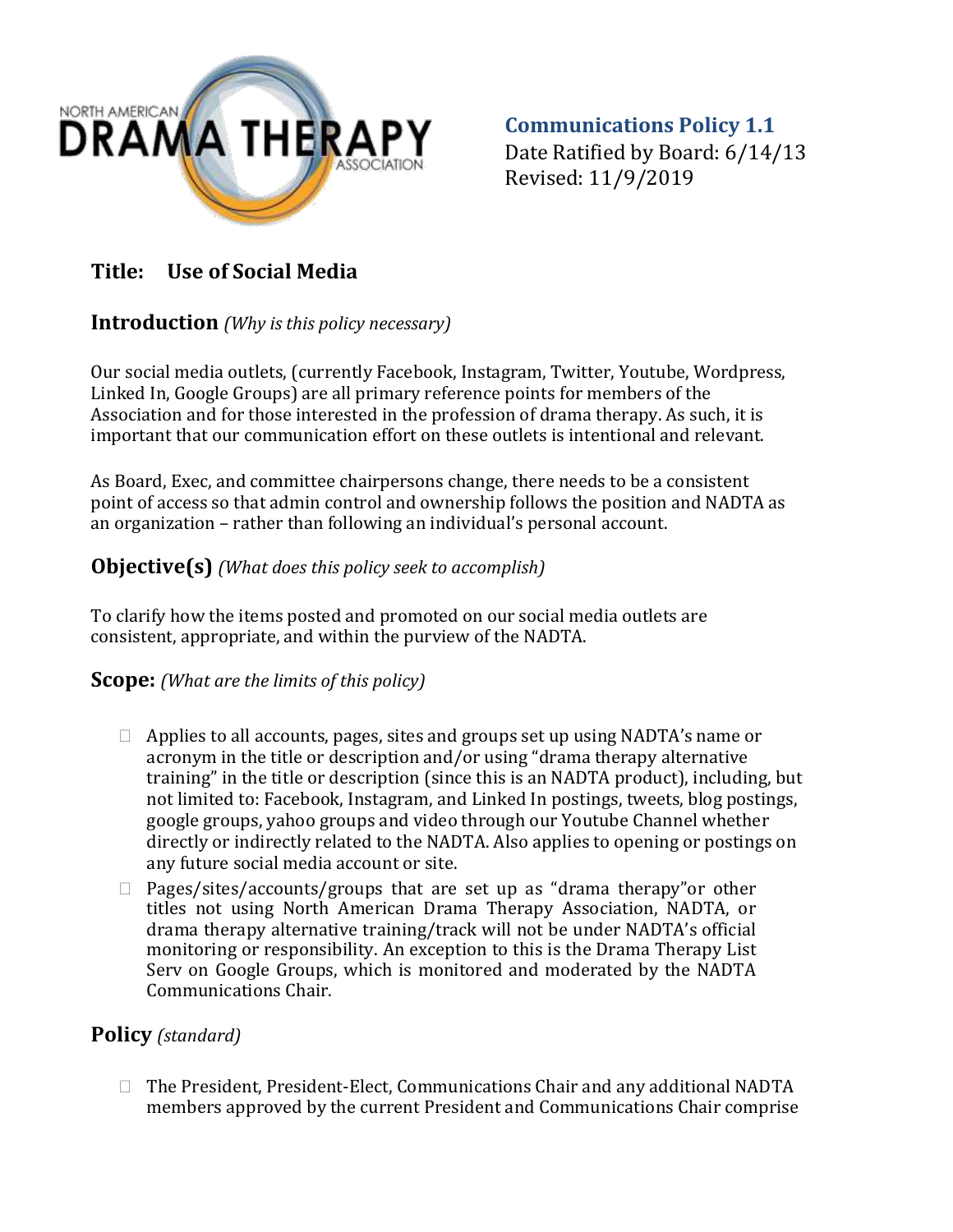the social media monitoring team and will assume primary responsibility for posting items. They will have access as admins and/or content creators and will also have final approval over content to be posted.

- $\Box$  The sites will be used to promote activities, events, and news generated from the NADTA community in order to best serve the culture and connection of the membership.
- $\Box$  Content will be comprised of relevant material to the field of drama therapy including articles, videos, and news events.
- $\Box$  Accounts will not feature material(s) that promote a single individual or organization seeking extended publicity without consent from the social media monitors.
- $\Box$  All pages/sites/accounts/groups set up under NADTA's name or acronym will be monitored by the Monitoring team or designee. This includes regional, student, or other pages that list NADTA in the title or description.
- $\Box$  The NADTA has a zero-tolerance policy for bullying or hate speech of any kind. If used, your message will be denied and/or deleted, and you will be immediately removed from the social media platform on which it was made. Hate speech is a direct violation of the NADTA Code of Ethics, and as such, NADTA members who utilize hate speech may also be subject to the ethics process and any consequences resulting thereof. Concerns regarding hate speech can be reported using the appropriate channels of the platform, as well as emailed to communications@nadta.org, president@nadta.org, and/or [ethics@nadta.org.](javascript:void(0);)

#### **Procedures** *(execution of directives)*

- 1. All social media sites:
	- $\Box$  All posting requests from outside sources must be made to the Communications Chair.
	- $\Box$  The Communications Chair will pass along any questionable items to the President and President‐Elect for final confirmation.
	- $\Box$  Any Board member or member of the Association may suggest a news item, however all news items must have the approval of the Communications Chair and President in order to be posted.
	- $\Box$  The monitoring team must approve the opening of all accounts under NADTA's name. Events will utilize the existing main accounts (instead of setting up new accounts for each event.)
	- □ All accounts/sites/groups/pages using NADTA's name or for an NADTA Chapter or committee will be set up under an NADTA email address when possible. (Preferably communications@nadta.org for most organizational accounts.) When not possible (such as Facebook) multiple Board members will have full admin access.